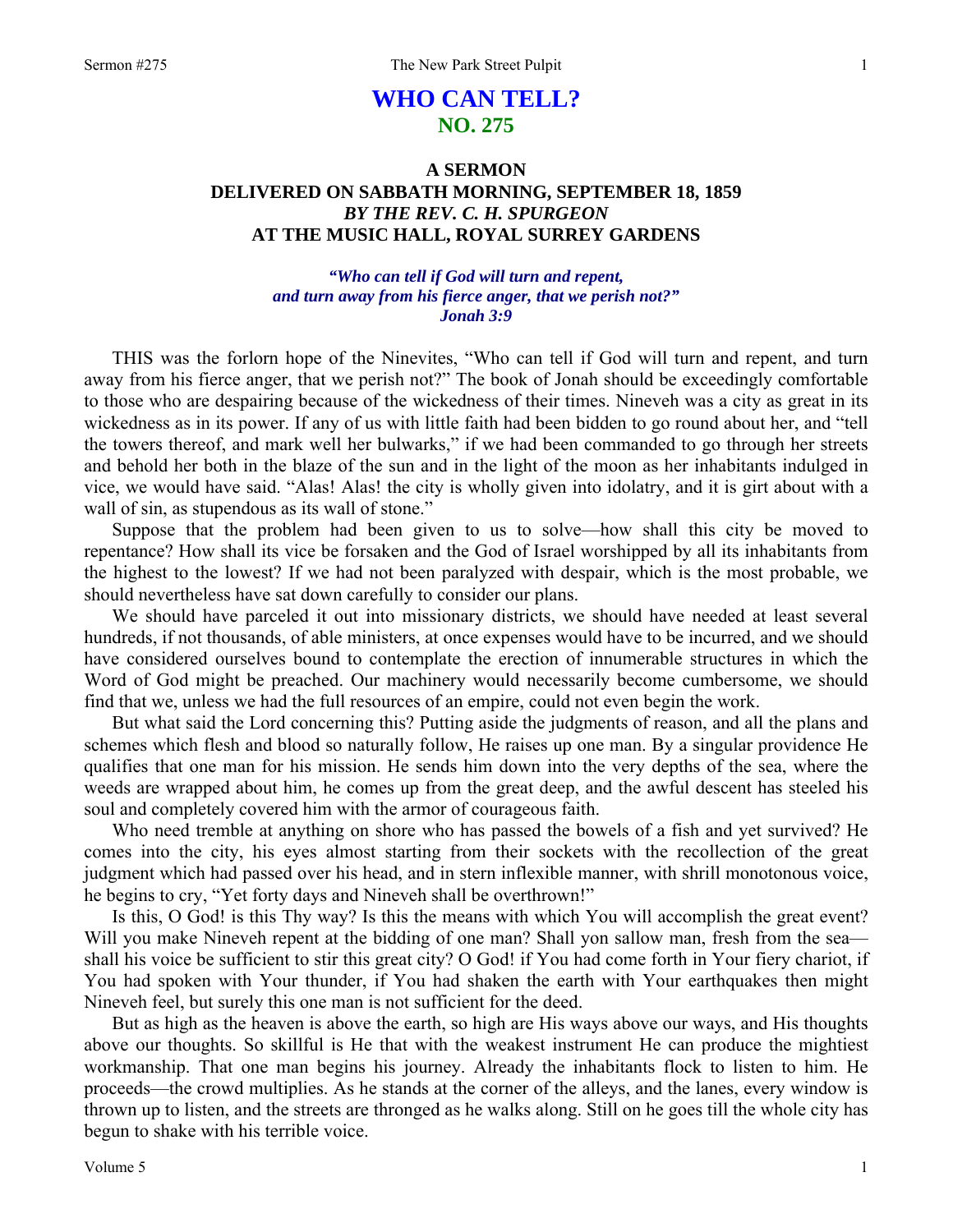And now the King himself bids him come into his presence, and the fearless prophet still propounds the threatening of God. Then comes the effect. All Nineveh is wrapped in sackcloth, the cry of man and beast go up in one terrible wailing to God. JEHOVAH is honored and Nineveh repents.

Ah! my brethren, we see in this rich grounds for hope. What cannot God do? Think not that He needs to wait for us. He can accomplish the greatest deeds by the meanest instrumentality. One man, if He willed it, would be sufficient to stir this giant city. One man, if God decreed it, must be the means of the conversion of a nation, nay, a continent would shake beneath the tramping of one man. There is no palace so high that this one man's voice should not reach it, and there is no den of infamy so deep that his cry should not be heard therein.

All we need is that God should "make bare His arm," and who can withstand His might? What though He grasps but the jawbone of an ass, yet is His arm mightier than Samson's, and not only would it be heaps upon heaps, but city upon city, continent upon continent. With the meanest instrument would God slay His thousands and overcome His myriads.

Oh, church of God, never fear, remember the men who God has given you in the days of yore? Look back to Paul, remember Augustine, think ye well of Luther and Calvin, talk ye of Whitefield, and of Wesley, and remember these were but separate individual men, and yet through them God did a work, the remembrance of which still rolls on and shall never cease while this earth endures.

With this by way of preface, I shall now somewhat turn aside from the narrative to address myself to those who are trembling on account of sin and who are in the same position as the men of Nineveh, and like them anxiously desiring mercy.

I shall notice briefly this morning three things. First, *the miserable plight in which the men of Nineveh found themselves,* secondly, *the scanty reasons which they had for hope,* and then thirdly, I shall observe that we have *stronger reasons to compel us to pray, and more comfortable arguments to urge us to trust*.

**I.** First then, I shall consider the men of Nineveh, as representing many here present, as to THE DOLEFUL PLIGHT IN WHICH THEY FOUND THEMSELVES.

The men of Nineveh were like those in the days of Noah. They were married and given in marriage, they ate and they drank, they built and they planted. The whole world was their granary, and the kingdoms of the earth their hunting ground. They were rich and mighty above all people, for God had greatly increased their prosperity, and they had become the greatest nation upon the face of the earth. Locked in security, they fell into great and abominable sins. Their vices probably rivaled those of Sodom. If they were not worse even than the Eastern cities of the present day, they were abominable beyond description.

How suddenly were they however startled from their security and convinced of their sin? The preaching of that one strange man had brought them from the height of their splendor to the depths of sorrow. Now was their boasting cut off, the sound of their mirth had ceased, and they began to weep and lament. What was their miserable plight? I take it, it consisted in three discoveries., they now discovered *their great sin,* then again, *the shortness of their time,* and in the next place, *the terrible character of their destruction*.

Would that you would discover the like you careless sinners, you who slumber in Zion, you that fear not God, neither turn from your evil ways. Would I say that in the first place, some prophet-voice would stir you to remember *your sins,* for are they not many and exceeding great? Let each man among us look to his life, and who is there here that need not blush? Some of us have been moral. We have by the training of our youth and by the restraints of grace been kept from the immoralities of others, but even we are compelled to lay our mouths in the dust.

While looking into our heart, we discover it to be a nest of unclean birds, full of all manner of evil and loathsome things. We have been as vicious in our hearts as the worst of men have been in their acts. But there are too many who cannot even plead that they have been moral, though this would be but a poor excuse for the want of love to God.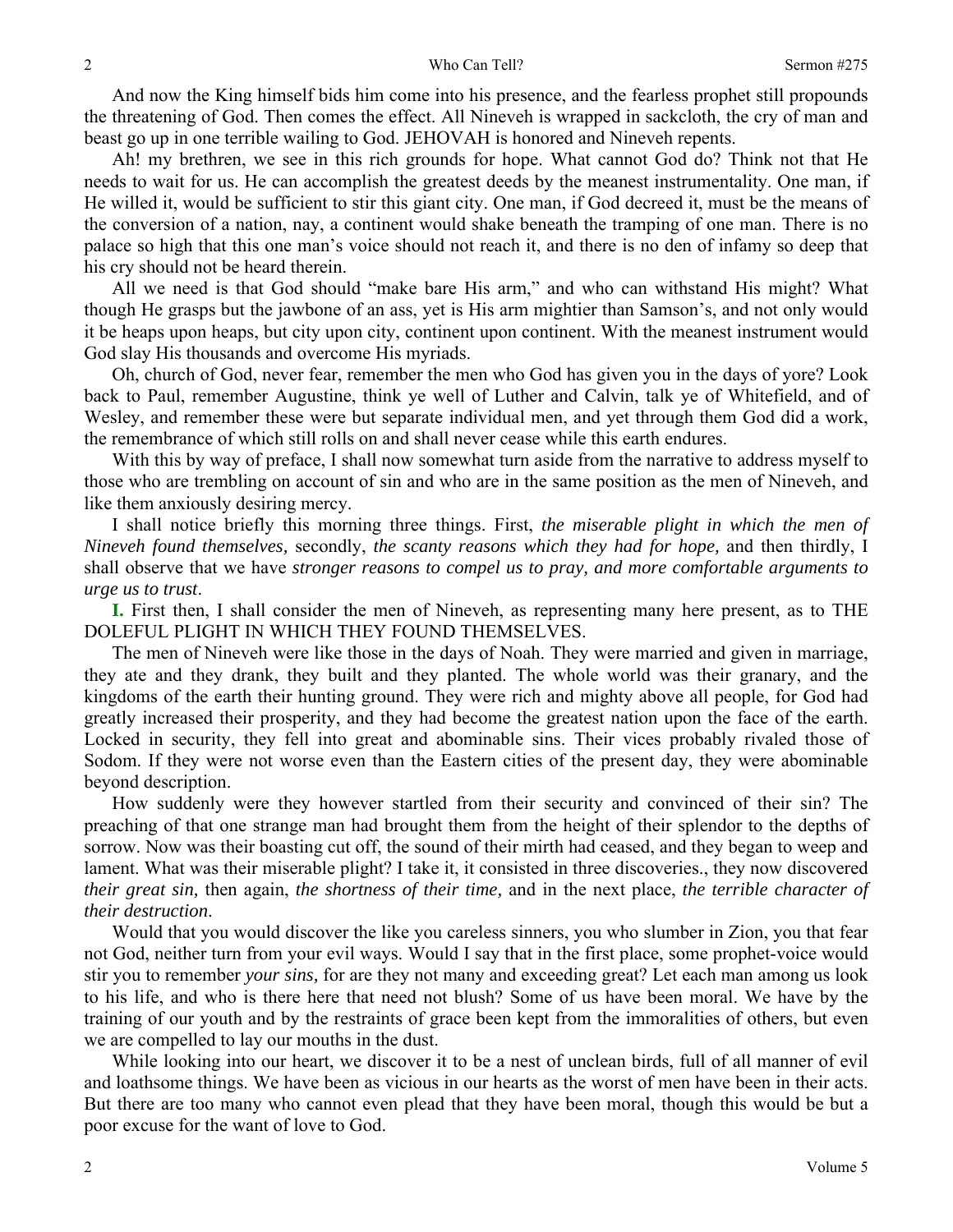Look, men and brethren, look to your lives, who among us has been free from murmuring against God? Who is he that has loved his neighbor as himself? Who is it that has never been angry without a cause? Who has never cursed God in his heart, even if he has not done so with his lips? Who among us have always scrupulously kept our eye from lust and our heart from covetousness? Have we not all sinned? If our iniquities could now be revealed, if on every man's brow were written his sin, which of you would not put his hand upon his forehead to hide his iniquity from his fellows? It will be of essential service to many of you if you will read over your lives.

Turn, I beseech you, to the pages of your memory, and let the black, blotted, misspelled pages now be read again. Think not that the preacher understands how to flatter his congregation. It has become fashionable in these times to look upon our hearers as all being good and excellent—would not this be a lie and a falsehood before Almighty God? Are there not here those that can indulge secretly in vices which we must not mention? Are there not those who do that to their fellows in trade which they would despise in others? What! are none of you covetous*?* Do none of you over-reach or defraud your neighbors? Do none of you practice the common frauds and tricks in trade? Are none of you liars, and none deceivers, none slanderers who bear false witness against your neighbors?

Am I so happy as to have a spotless congregation here? I cannot flatter myself that such can be the truth. No, our iniquities are great and our sins are hideous. Oh, that we were all ready to confess, each man for himself, the iniquities which we have done! Surely, if the Spirit of God shall but shine into our hearts, and show us the evil of our ways, we shall find ourselves in a sorrowful condition indeed, and shall be ready to cry out before God, even as Nineveh did of old.

Added to this however the Ninevites had information as to *the shortness of their days*. "Yet forty days and Nineveh shall be overthrown." How fixed and definite the date! "Six weeks shall scarcely run their round," says the prophet, "ere ye must die, and perish miserably." To an hour was the time described, "Yet forty days." How would the Ninevites count the days with terror, and watch each rising and setting sun as if these were the black milestones upon their dreary road to death!

"Ah!" says one, "but you will not tell us that our days are only forty." Nay, men and brethren I am no prophet. I cannot tell how many your days may be, but this one thing I can say, it is possible that there are some here who have not forty days to live! There may be some among you who have not so long a respite as even Nineveh itself.

Suppose now I should be able to take you to that great city. If I could have shown you its massive ramparts and its stupendous fortresses, if like Jonah, I could point to them and say, "In forty days this city will be all overthrown," which would require the greatest stretch of credulity to believe this prophecy or that which follows, "In forty days your body shall crumble back to dust"? Which, I say, would require the greatest stretch of faith? Which is the easier of these twain, to send *you* to death, or to uproot a city?

What are you, man, but a heap of animated dust? A worm may destroy you, a grain of sand may be sufficient to take away your life. Feeble is the thread of life, a spider's web is a cable compared therewith. It is but a dream, a child's whisper may break it, and we may awake in another world. "Forty days!" surely that was a long and distant period compared with what may be the date of your death.

I have been long enough preaching in this place to look back now on many who have gone from this spot to the place appointed to all living. Many, many are the faces which this day I miss as I look along your ranks and cast my eye around this gallery. There are not a few who I remember to have passed from the land of the living and to have gone to another world—and some how suddenly, how rapidly!

I have been startled at it often myself. I have seen some here on the Sabbath, and by the Tuesday or by the Thursday, the message has come, "On what day can you bury such and such a one?" "Bury her!" "Yes sir, bury her, she is gone," and I have said, "How strange it seems that she should be dead who so lately was living in our midst!"

Forty days I add is a long lease compared with that which you have any reason to conclude that God has bestowed on you. But what if it were forty years*,* how short a time even then. If you will but look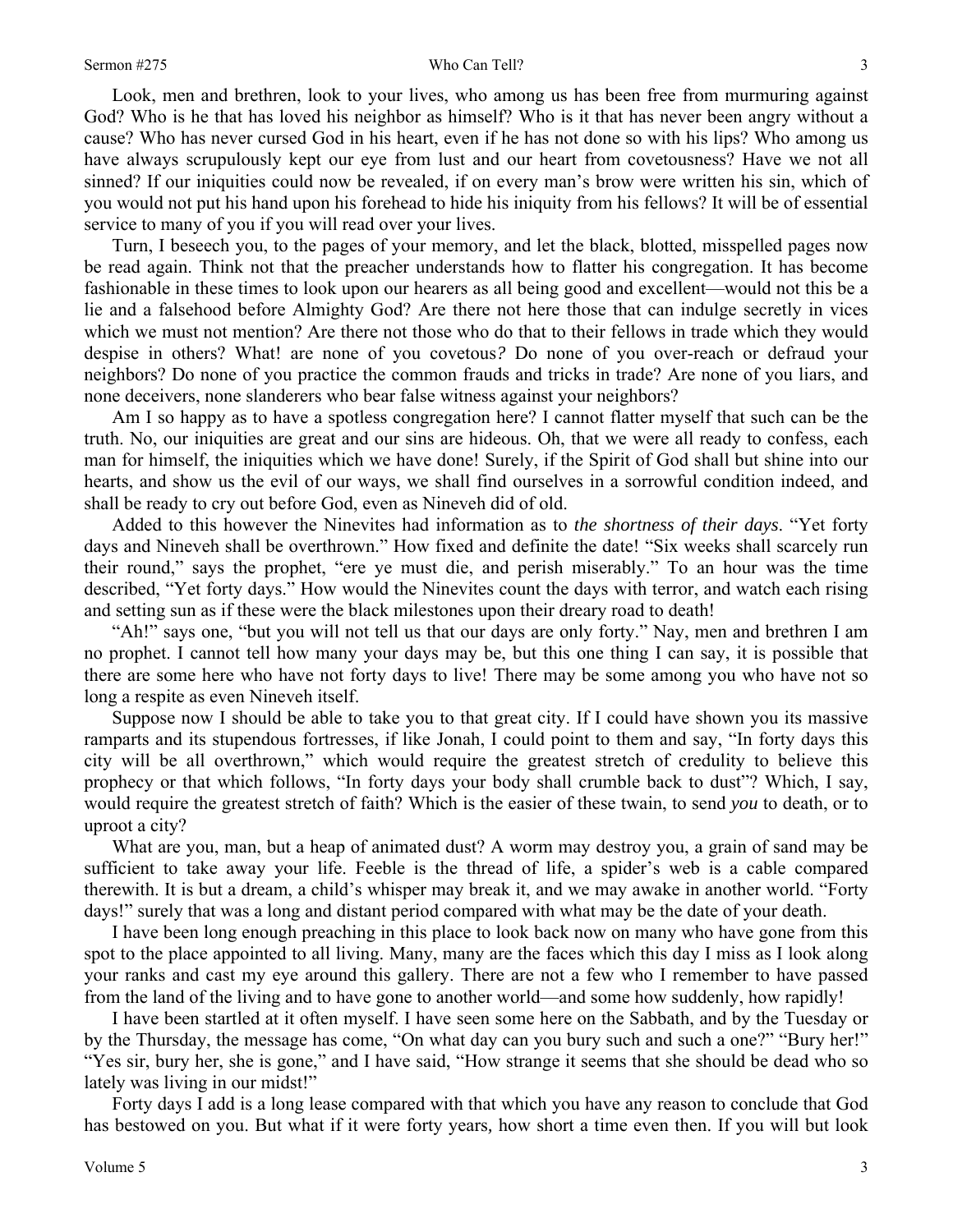#### Who Can Tell? Sermon #275

with the eye of wisdom, how rapidly our years revolve. Are you not startled even now to see the sere leaf in your path? It was but yesterday that the fresh green buds were seen. It seems but a month ago since first we saw the wheat starting up from the ground, and lo the harvest is over and gone and many of the birds have disappeared and the tints of autumn are succeeding the verdure of summer. Years seem but months now, and months but days, and days pass so rapidly that they flit like shadows before us.

O! men and women, if we could but measure life it is but a span, and in a time how short, how brief every one of us must appear before his God. The shortness of time should help to arouse us, and then let me add the third thing which startled the Ninevites was this, *the terrible character of the judgment*.

Doubtless one part of the effect of Jonah's preaching may be traced to the singular vagueness of his prophecy. He says, "Yet forty days and Nineveh shall be overthrown." By whom, he does not tell us. How, he does not deign to reveal. It is to be overthrown, that is all. Whether some mighty nation should invade it, or whether an earthquake should swallow it up quick, or whether by plague or pestilence the whole city should be emptied, or whether an intestine quarrel should cut off the population, he says not.

The very vagueness and indistinctness of a prophecy adds to its terror, just as men can never bring their minds to think of specters in the plain daylight, but always conjure up such things in hours of shade and gloom. The gloominess of the message made men tremble. And oh! you that are not reconciled to God, men without religion, without hope and without God in the world, how terrible is the judgment that shall come upon you!

It is not for me to attempt to describe it. Scripture only speaks of the life to come in indistinct terms. Terrible are they in their vagueness. Jesus saith, "These shall go away into outer darkness, where there is weeping, and wailing, and gnashing of teeth," and anon He speaks of torment as a place, "where the worm dieth not, and the fire is not quenched," and then He describes it as "a bottomless pit," and as "a fire" that "never shall be quenched."

Ah! my brethren, we know but little of the wrath of God which shall certainly come upon the wicked, but we know enough to let us understand that it is too terrible for human ear to hear. If hell had been fully described to us in this time-state, this life itself would have been but the vestibule of eternal torment. I question whether any eyes could bear to read such a description as God might have given. Both our ears would have tingled, and our hearts would melt like water at the sound thereof.

Oh! sinner, it is enough for me to say to you this day, "Except ye repent, ye must perish with a terrible overthrow." God, even God Himself, shall draw His sword and bathe it in your blood. He shall drive you from His presence amidst the thunders of His wrath and the lightnings of His vengeance. He shall smite you with His omnipotence, and shall spend Himself in punishing you, and your torment shall be without end, and the smoke thereof shall go up forever and ever.

I speak not this day to you who are unbelievers in the Word, with you I will have nothing to do this morning, but to you who are believers in the revelation of the Bible—who profess to be nominal Christians, with you I have to deal.

Oh sirs, if you believe this book, if you are impenitent, how tremendous is the doom which awaits you, how fatal shall death be to you, and how terrible the last dread day of judgment! And all this is coming on apace. The chariot wheels of God's justice have axles which are hot with speed, the black coursers are covered with foam as on they drive.

Perhaps, as here I stand and speak alas, too coldly on things which should make any man boil over with enthusiasm—perhaps death may even now be fitting his arrow to the string, and you may be his victim, and this sermon may be closed, as Paul's sermon was, with someone's falling dead like Eutychus, in the window in his sleep. God grant it may not be so, but nevertheless there is cause enough for each one of us to tremble and to bow before the God of Israel. Thus have I spoken on the first point, O Holy Spirit, bless the word!

These Ninevites however took heart and hope. They said, "Let us proclaim a fast, let man and beast cry mightily unto God, for who can tell but he may turn from his fierce anger that we perish not."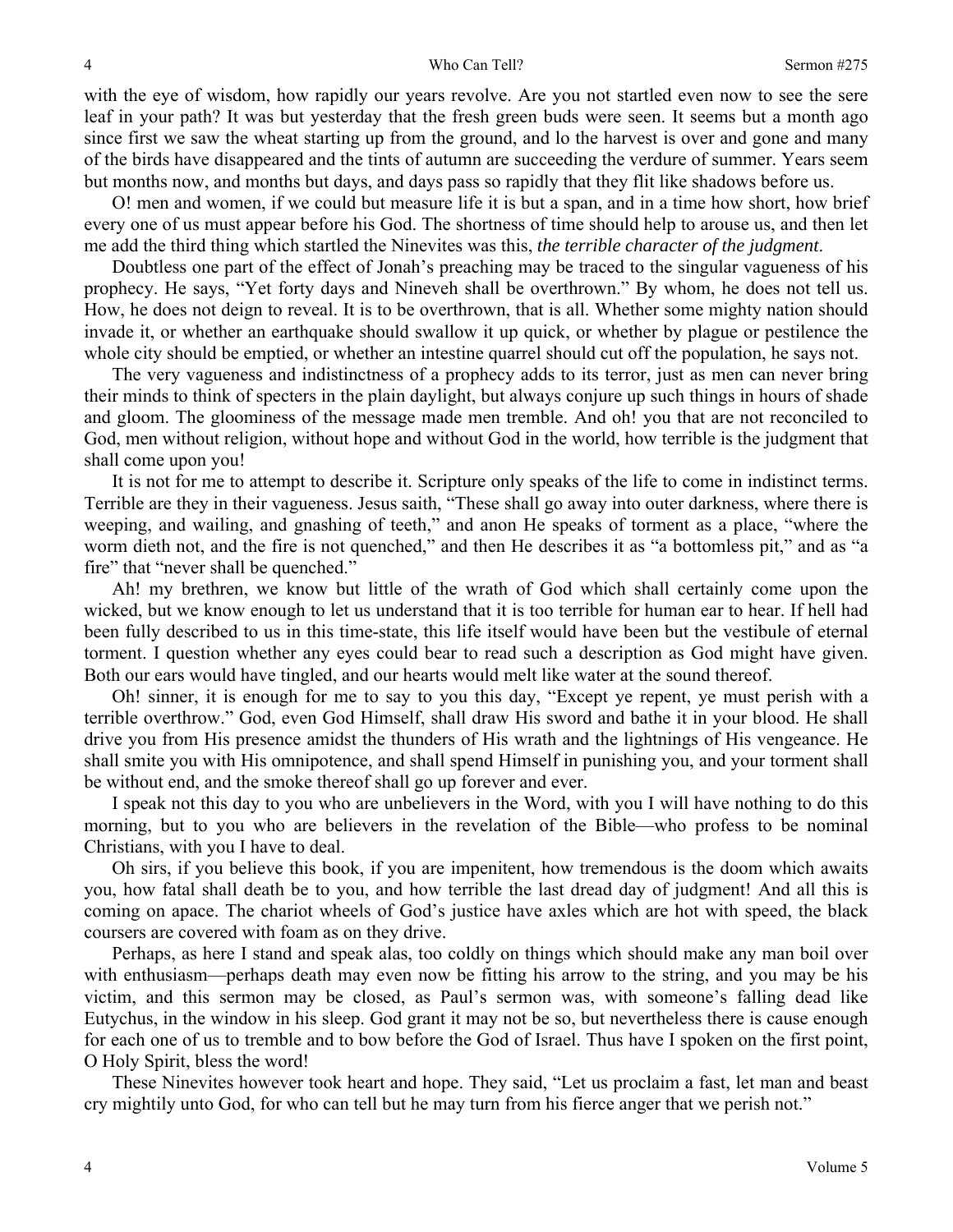#### Sermon #275 Who Can Tell?

5

**II.** Now the second point was, THE SLENDER GROUND WHICH THE NINEVITES HAD FOR HOPE.

And now regard attentively, for I long this morning for you all in the bowels of Christ, that you also with a far better hope may be enabled to imitate the example of the men of Nineveh. You will notice that in Jonah's message, there was no proclamation of mercy made. It was one short sentence of doom. 'Twas like the great bell of St. Sepulcher's Church tolling out the hour of the execution of a criminal. There was not so much as a note of mercy. 'Twas the trumpet of the Judge, but not the silver trump of Jubilee. No mercy glanced from Jonah's eye, no pity was in his heart. He was sent with a thundering commission and he dealt it out in a thundering fashion. "Yet forty days and Nineveh shall be overthrown."

I think I see the king of Nineveh sitting down with his nobles at a council of state, and one of them would say, "We have little hope of mercy, for if you will observe, Jonah never offered us any. How terribly he spoke. There was not so much as a tear in his eye. I am persuaded that Jonah's God is very just and severe. He will by no means spare us, we shall be cut off." But the king's answer to his counselor was, "Who can tell? you only think so, but you cannot say it, let us yet hope, for, *'Who can tell.'"* 

My dear hearers, 'tis no Jonah that addresses you. My language today shall be rather that of Isaiah, "Come now, and let us reason together, saith the LORD: though your sins be as scarlet, they shall be as white as snow; though they be red like crimson, they shall be as wool." Oh, cannot you say with Nineveh's king, *"Who can tell?"* Will not you go home to your chamber and pray, for *"Who can tell?"* Will you not go to the Bible and search for a promise, for *"Who can tell?"* Will you not go to the cross and trust in the flowing blood, for *"Who can tell?"* You may be forgiven yet, accepted yet, and one day yet sing God's praises before His throne above.

Another thing which would cut off the hope of the Ninevites very much was this, they knew nothing of God except, it may be, some dreadful legends they had heard of His terrible acts. One of the counselors of the king, deeply learned, would say, "O King, live forever! The God of Jonah is a terrible God. Have you not heard what He did in Egypt, how He destroyed Pharaoh and his chariots of old in the Red Sea? And have you not heard what He did to Sennacherib when He cut him off and his hosts? Have you never heard the thunder of His power, and the might of His terrible acts? Surely, He will have no mercy on us." But the king answered*—'"Who can tell?'* You do not know. It is but a surmise. *'Who can tell?'"*

But oh, my hearers, we are on a vantage ground here, for you know that God is merciful. Many and many a time have we assured you from the lips of God Himself, through this written Word, that He delighteth in mercy. You have His promise for it, nay, you have His oath for it. JEHOVAH lifts His hand to heaven, and swears by Himself. "As I live, saith the LORD, I have no pleasure in the death of him that dieth; but had rather that he should turn unto me and live."

Come then sinner, for "Who can tell," He is a merciful God. Do what Benhadad did of old, when he and his army had been routed, and he alone was left with a few of his nobles. He said, "Let us put ropes on our necks, and go unto the king of Israel, for we have heard that the kings of Israel are merciful kings."

Do you the like with Jesus. You have heard that He is merciful and full of compassion. Come to Him now, trust in His blood, and "Who can tell," this day your sins may be blotted out. *"Who can tell?"* This day you may be washed in the blood of Christ, and made white as Adam in paradise. *"Who can tell?"* This day the Lord may make your heart leap with joy, while He whispers—"Thou art mine, and I am thine." *"Who can tell?"* Drowning men catch at straws—this is no straw—this is a solid rock, lay hold on it and be saved. *"Who can tell?"* 

But once again, the people of Nineveh lacked another encouragement which you and I have. They had never heard of the cross. Jonah's preaching was very powerful, but there was no Christ in it. There was nothing about the Messiah that was to come—no talking of the sprinkled blood—no mention of a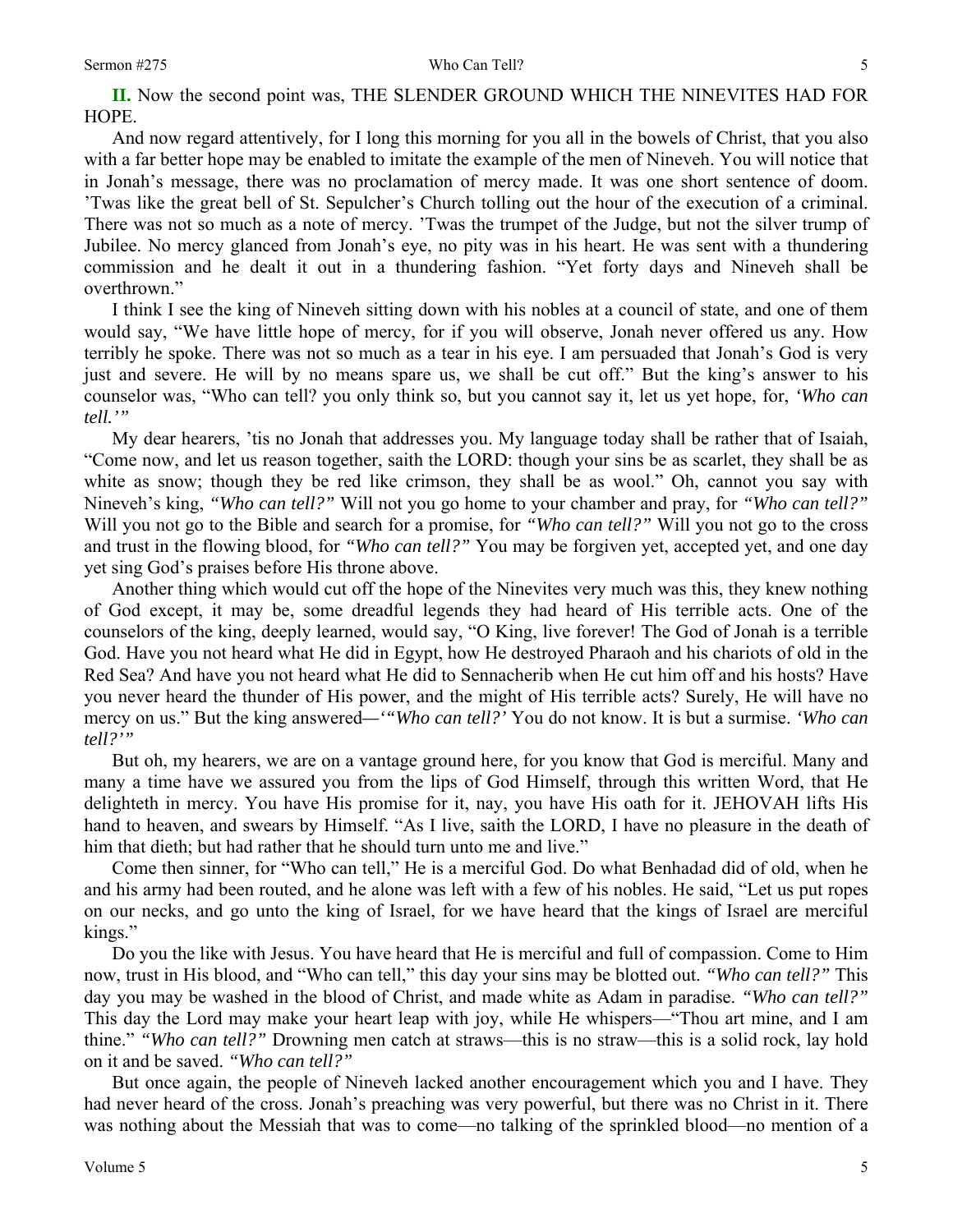great sin-atoning sacrifice—and therefore the men who were in the council of the king, might have said—"Surely we have never heard that any satisfaction has been offered to the injured justice of God. How therefore can He be just and yet the justifier of the ungodly?"

"Ah!" said the king, "who can tell?" and on that slender "Who can tell?" they ventured to cry for mercy, but oh, sinner, you are answered this day, that "God hath spared not his own Son, but freely delivered him up for us all, that whosoever believeth on him might not perish, but have everlasting life. For God so loved the world that he sent forth his only begotten Son, that whosoever believeth on him might not perish, but might be saved. For there is now no condemnation to them that are in Christ Jesus."

Come sinner, come to the cross, for God can be just, and yet the justifier of the ungodly. I say, this should make you ask—"Who can tell?" He may wash me clean, He may accept me, and I may yet be able to sing with the loudest of all the voices of His children—

## *"I the chief of sinners am, But Jesus died for me."*

And now shall I tell you what I think was the hope which the poor king of Nineveh really had? I have set before you his discouragements, and now I will set before you his encouragements. They were very slender, but still they seemed to have been sufficient. Perhaps the king said in his heart, or he might have said to his counselors—"Sirs, there is one thing which you cannot deny, we are come to the worst, and if we repent and cry for mercy, at least that cry will not be to our disadvantage. We shall be none the worse off even if we are not heard."

Now sometimes I have known a trembling sinner take comfort even from that. The words of our hymn suggest the full idea.

> *"I can but perish if I go, I am resolved to try; For if I stay away I know, I must forever die."*

If you seek not Christ, if you repent not of sin, if you put not your trust in Him, perish you must. That is certain. If you go, and are rejected, at least you are none the worse off. Try it, and you shall find out that you are much the better, for you shall not be rejected.

Remember the case of the three lepers at the gate of Samaria? They were sitting there without food to eat, and at last the pangs of hunger were strong upon them. One of them said to his fellows, "Let us go now to the host of the Syrians. If they kill us we shall but die; if they save us alive, we shall live; but if we stay here, perish we must." So, as there was nothing to lose, and there might be something to gain, they risked it.

Oh, sinner, would to God, the Lord would teach you as much wisdom as this. Go to Him just as you are and say, "Lord, sink or swim, I take Your cross to be my only trust. If You will not save me, if I perish in the stream, yet will I perish clinging to the rock of my salvation, for no other trust and no other hope have I." Oh that you may be led to do even this, and you shall not be disappointed.

Besides, the king would add, "It is true that Jonah did not *say* that God would have mercy, but then he did not say He would *not."* There was a cry from Jonah's lip, "Yet forty days and Nineveh shall be overthrown," but he did not say, "God will not have any mercy at all." So the king said, "Who can tell, then?" If any could have told him, Jonah would. Was he not a fierce looking man, if there had been any thunders in store, would he not have dealt them out in his terrible fury of prophecy? "Surely," said the king, "if he stopped there, and did not add, 'I will have no mercy,' this is a happy token. Who can tell? If Jonah did not tell, we cannot."

And now, sinner, I would you would catch hold on this. But you have something stronger and firmer still, for there is mercy proclaimed to you this day. God is not willing that any should perish, but that all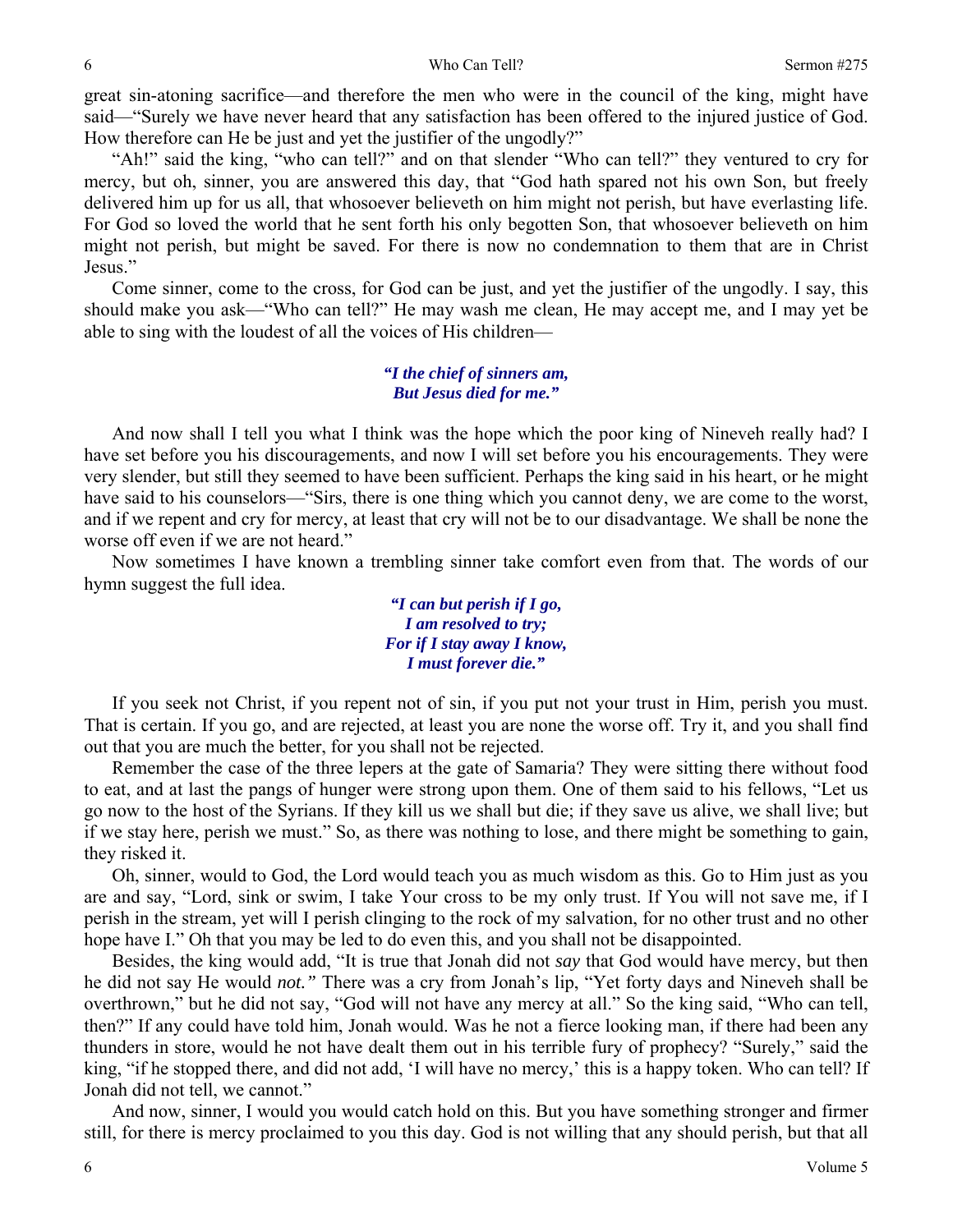#### Sermon #275 Who Can Tell?

should come to repentance. These are His own words, and He Himself expressly invites you to come to Him. He says, "Whosoever will, let him come, and take of the water of life freely," and He gives you His word for it—"Him that cometh unto me I will in nowise cast out."

Salvation is free as the air we breathe to every convinced sinner. If you know this day your need of Christ, take Him, He is yours. He is a fountain open for the thirsty. All the preparation you need is simply a burning thirst. Then come and drink, and none can say thee nay.

> *"From the Mount of Calvary, Where the Savior deigned to die, What transporting sounds I hear, Bursting on my ravished ear!— Love's redeeming work is done, Come and welcome, sinner, come!"*

Well, then, if you are invited, *"Who can tell?"* Come, come and try, for *"Who can tell?"*

Yet, I think, the greatest confidence which the king of Nineveh would have would be derived from the following suggestion. "Oh," he said, "if God had meant to destroy us without giving us an opportunity of pardon, He would not have sent Jonah forty days beforehand. He would have given us no time at all. He would simply have given a blow and a word, but the blow would have been first. He would have overthrown the city in His wrath without a single message. What did He do to Sodom? He sent no messenger there. The sun rose and the fire descended from God's terrible right hand. Not so Nineveh, it had its warning."

And now, sinner, turn you this to good account. You have had many a warning. You are this day warned, nay, more, you are affectionately invited to come to Christ. The voice from the cross is speaking, and each trickling drop of blood cries, "Amen."

### *"Come and welcome, sinner, come!"*

Now, if the Lord were unwilling to forgive, would He have sent His servants to warn and to invite? If there was not bowels of mercy with Him, would He not have said, "Let them alone; they are joined unto idols, let them perish"? It is no small prophecy of God's good intentions to a man when God sends to him a faithful minister.

Oh, my hearers, I cannot speak to you with eloquence. I cannot address you with the fervid words of such a one as Whitefield, but this I can say, and God is my witness, I have not shunned to declare the whole counsel of God, whether man would hear, or whether he will forbear. If you perish, it is not because I have kept back any part of that which I have received of God, who has sent me. I have broken through the trammels of creed and system that I might free my head of the blood of all men. I have not been content to run in the track of an old and narrow creed, if I felt that it kept me from earnestly pleading with you, and warning you to flee from the wrath to come.

I have endangered many a friendship, and brought upon myself no little shame, because I must and will, in this matter, deal earnestly with your souls. This no child's play to preach. It shall be no child's play to give an account of preaching at the last great tremendous day. You are warned, in God's name I conjure you, ere the gates of mercy are shut upon you—ere life shall end, now, now think yourselves. Now may the Spirit of God bring you to your knees, now drive you to prayer, now lead you to faith in the sprinkled blood of the Lamb of God which taketh away the sins of the world.

Sinner, remember! if you perish, you destroy yourself. Behold, God wills not your death, but He bids you come now. Nay! He does, as it were, pray you to return. He says, "Return, ye backsliding children of men." "Oh Israel, return unto me." He says again, "Come now, let us reason together; though your sins be as scarlet they shall be as wool; though they be red like crimson they shall be white as snow."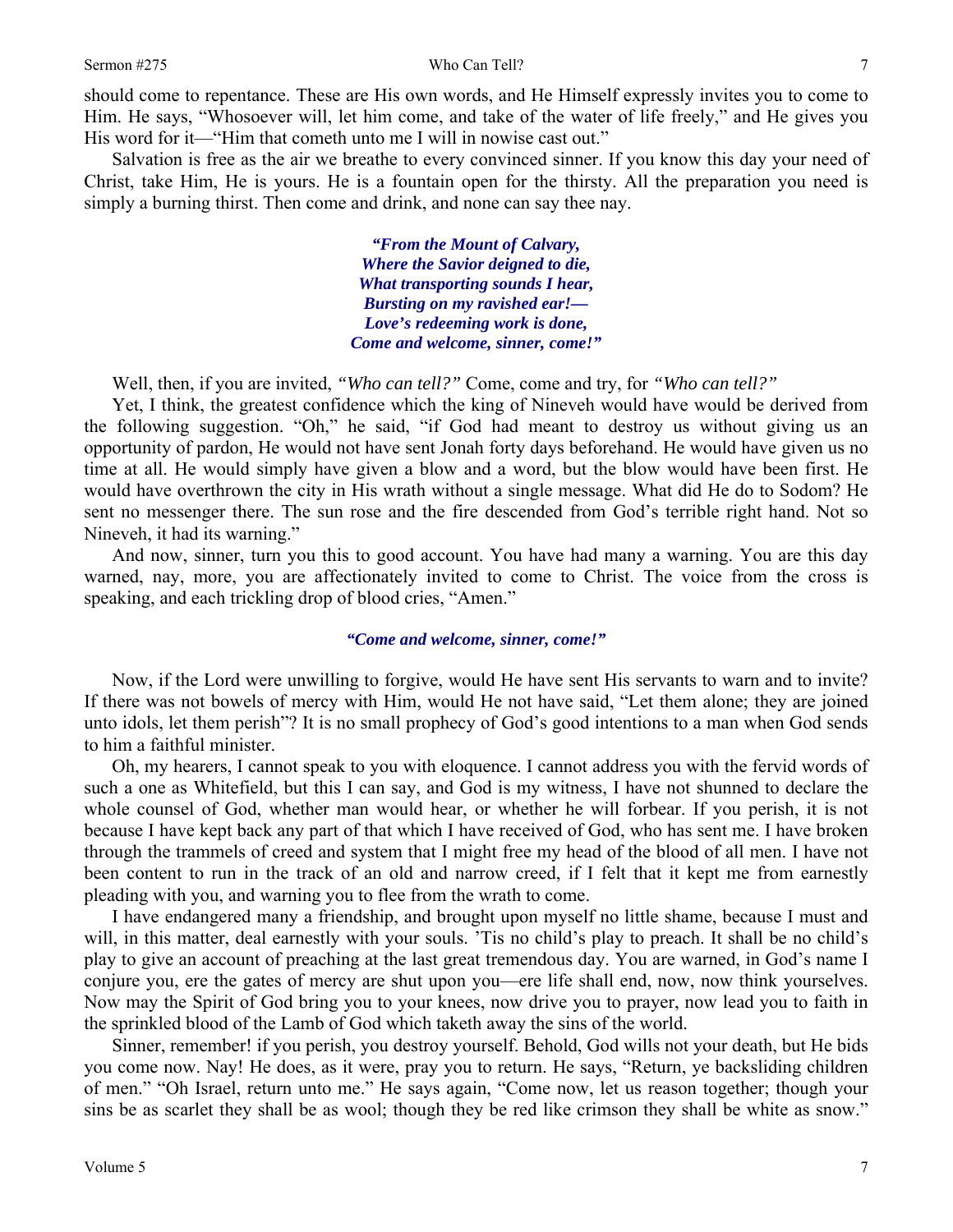Would that I could draw you! Oh that I had chains on my lips that should bind you in golden fetters to the cross of Christ.

Come, sinner, for *"Who can tell?"* Nay, I change the sentence. "I can tell"—if you turn, He will turn unto you. Come you to Him, and He will accept you, for He is a God ready to forgive, and now, this day, He is ready to cast your sins into the depths of the sea, and remember them no more for ever.

**III.** And now, this shall bring me to the third point, namely, THE URGING OF DIVERS REASONS WHY WE SHOULD IMITATE THE NINEVITES IN REPENTANCE.

It was an old and a horrible custom of past governments, when a man was executed for murder, to allow him to be hung in chains, so that as often as anyone passed by the gibbet they might learn, as was thought, the severity of justice. I fear, however, that they more frequently learned the brutality and barbarism of the age.

Now, as these were hung in chains as warnings, I would translate this horrible figure into one that shall glitter with joy and delight. God, in order that you may know His mercy, has been pleased to preserve instances thereof, that so often as you look upon them you may be led to say, if such and such a one was saved, why may not I?

It is needless for me to refer you to Old Testament and New Testament Scriptures. You will remember well the pardon given to David! Surely you have not forgotten the mercy which God had on that chief of sinners, Manasseh! As for the New Testament pardoned sinners, from the thief on the cross to Saul of Tarsus, the chief of sinners, it suffices but to hint at them.

And now this day behold before your eyes in this place, sinners once like yourselves, who have obtained mercy and are now forgiven. Amongst the thousands in this hall, there are not a few who (say some two years ago or less) entered this place out of idle curiosity. I could describe some to you who had never entered a place of worship for twenty or even thirty years. Some of them had been habitual drunkards, their lives had been the abodes of misery, some of them had been harlots, and led others into sin, besides destroying their own bodies and their souls.

Into this place they crept, they came merely to listen to the preacher, of whom many a strange thing had been said. Their attention was riveted. An arrow from the bow of God shot into their hearts and here they are this day. Without boasting I say it, they are my joy and my crown of rejoicing, and shall be such in the day of the appearing of our Lord and Savior Jesus Christ.

If you, who have been like them, but are now repenting of your sins, could hear their testimony as I have done, you would never doubt of the mercy of God. If you could read the account that I have preserved of some of them—sailors, who in every part of the world have sinned—who have never touched upon land except to commit fornication and wickedness–if I could tell you on the other hand, the dreadful iniquities into which some here have plunged in the days of their flesh, you would say, "Surely He is a pardoning God," and I think that might entice you to come.

Oh if there be any such here, and there are many such here, I know, if you are sitting in this hall today side by side with some trembling sinner, and you observe the tear dropping from his eye, be not slow to tell him, "I am one of the men that Mr. Spurgeon mentions." The Lord has saved you, and be not slow to take the hand of the penitent, and bid him come where you went, and bid him look for mercy where you sought it and found it.

And I may say again, if I may speak for myself here today, if you knew my own character as it was before conversion, you need none of you despair of mercy. When I went to God confessing my sins to Him, I felt myself to be the vilest sinner out of hell. Others might have praised me, but I had not a word to say on my own account. If the hottest flames of the pit had been my eternal portion, it was not one whit more than I deserved. But—

> *"Tell it unto sinners tell, I am, I am out of hell,"*

8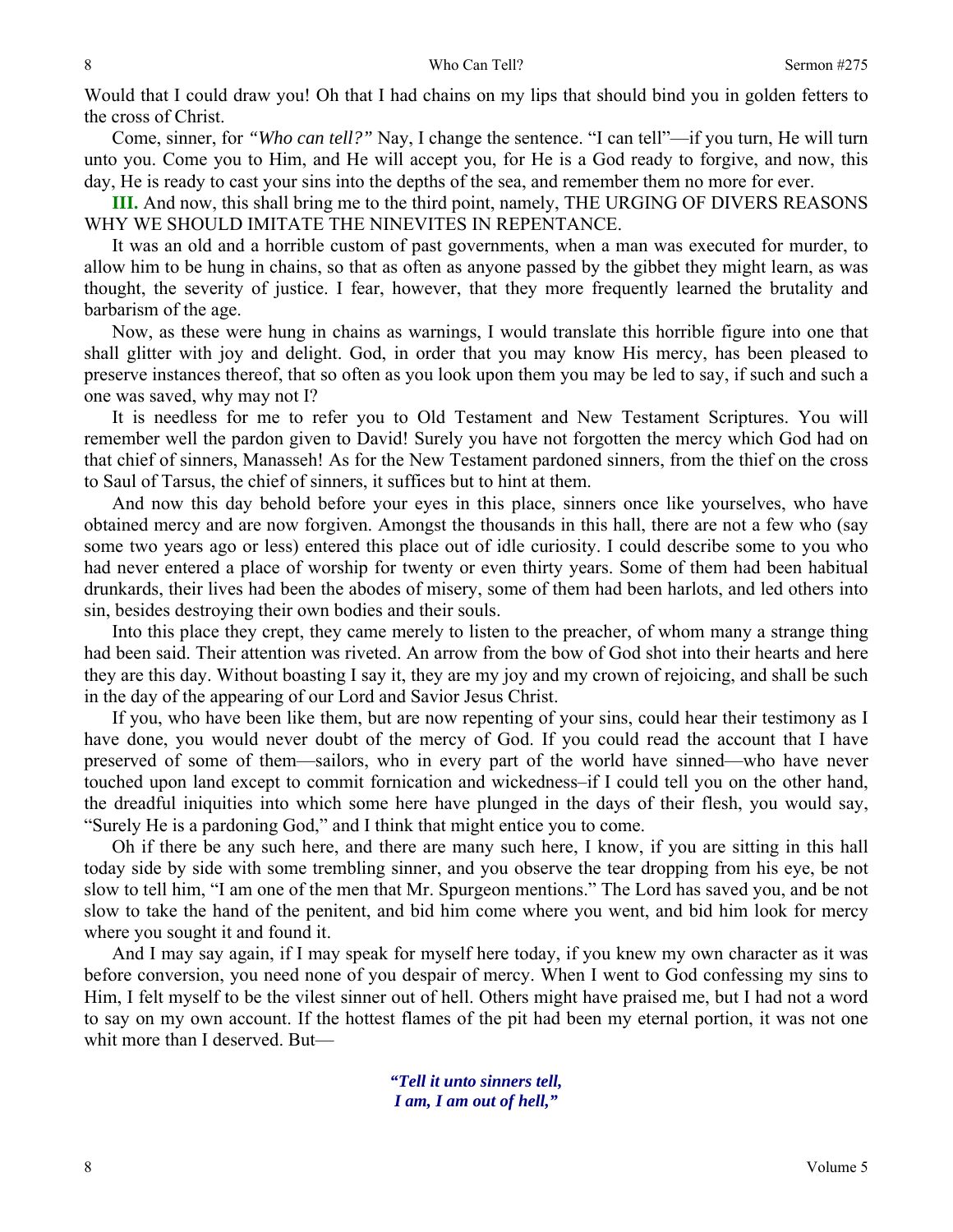#### Sermon #275 Who Can Tell?

and forgiven and accepted in Christ. Who then need despair? Who can tell? Come, sinner, come, and say this in your heart, and go and cry unto God in prayer, and lay hold on Christ by faith, saying, "Who can tell?" The innumerable instances of past mercies should stir us up to say, "Who can tell?"

And then again let me remind you—oh, you who are now conscious of your guilt, that your only hope for deliverance lies in the mercy of God. When a man knows that he has only one hope left, how tenaciously will he cling to it. Some sick man has tried every system of medicine—he has spent nearly all his wealth, and now he has come to the last stage. He is trying the last system of medicine. If this remedy fail, die he must. Do you not readily imagine that he would use this with the greatest diligence, and be as obedient as possible to every command of the physician?

And now sinner, it is Christ or hell with you this day? If Christ save you not, you are a lost man. If the cross be not your salvation, the jaws of hell must soon close upon you. 'Tis Christ or nothing. Nay, it is Christ or perdition! Lay hold on Him then, clutch Him, He is your last, your only hope. Oh, fly to Him, He is your only refuge.

If you were pursued by some fierce beast of prey, if there were but *one* tree on some vast plain, albeit, there were but a scanty hope of escape by climbing it, with what speed would your feet carry you to it? I see you running and I come before you and say, "Stop, why in such haste?" You rush past me crying—"Sir, 'tis my only chance, 'tis my only hope, I am devoured, I am rent in pieces if I find not shelter there." It is your case today. Behold the roaring lion of the pit, athirst for your blood, is after you. Away to the cross, cling to it, *there* is hope, *there* is sure refuge. But apart from that, you are worse than rent in pieces, you are destroyed forever and ever.

But for your encouragement, let me tell you one other thing and then I shall have done. Sinner, remember that while it will be a happy thing for you to be saved, it will be a glorious thing for God to save you. Men object not to do a thing which is expensive to them, if it bring them in some honor. They will not stoop to do a thing which involves shame and scorn, but if honor goes with a thing then are they ready enough to do it.

Now soul, remember, if God shall save you it will honor Him. Why, will you not honor Him if He will but blot out your sin? I thought, when I was seeking mercy, if God would but save me, there was nothing I would not do for Him. I would be cut in pieces rather than deny Him. I would serve Him all my life, and He might do what He would with me in heaven. And do you not sometimes feel that if God would but save you, you would sing loudest of them all in heaven? Would you not love Him, creep to the foot of His throne, and cast your crown before His feet, saying, "LORD, not unto me, not unto me, but unto thy name be all the glory."

God delights to save sinners, because this puts jewels in His crown. He is glorified in His justice, but not as He is in His mercy. He appears in silken robes with a golden crown upon His head when He saves sinners. He wears an iron crown when He crushes them. Judgment is His strange work, He does that with His left hand, but His right-handed acts are those of mercy and of love. Hence, He puts the righteous always on the right hand that He may be ready to pardon and ready to deliver.

Oh, come then soul to Christ. You are not about to ask a thing which God is unwilling to give, or that which will slur His escutcheon, or blot His banner. You are asking for that which is as glorious to God as it is beneficial to yourself. Come humble soul and cry to Christ, and He will have mercy upon you.

My only fear in conclusion is that if any of you have received the slightest impression this morning you will go home and forget it. May I ask you now as a favor, that if you have but got so much as a scar under the preaching of the Word, go home alone if you can. Say but little if you are obliged to walk with others, and go straight away to your chamber, fall there on your knees, make a confession of your sin, cry to God for mercy through the blood of Christ, and *"Who can tell?"* Who can tell—this very day there shall be high holiday in heaven over hundreds of sinners who in this Music Hall have first learned to pray—who in this place have first been led to consider their ways and turn to God.